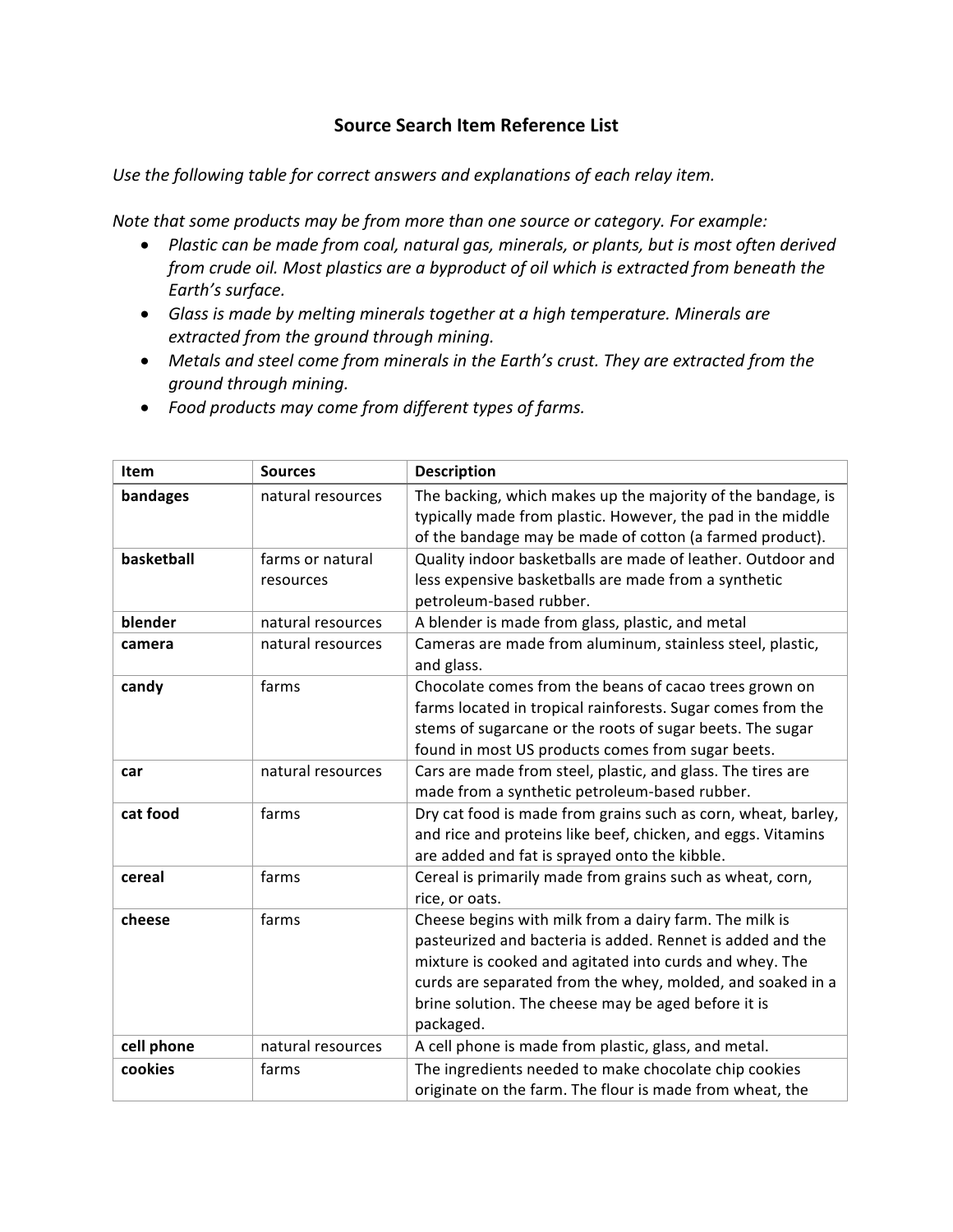| sugar comes from sugar beets or sugarcane, and the<br>chocolate chips come from the beans that grow in the pods<br>of the cacao tree.<br>Because the laying hens that produce commercially sold<br>farms<br>eggs<br>eggs are not kept in the same spaces as roosters, the chicken<br>eggs sold in grocery stores are not fertilized eggs. A hen will<br>lay one egg almost every day.<br>fleece sweatshirt<br>Fleece is a synthetic polyester fiber made from petroleum<br>natural resources<br>extracted from beneath the Earth's surface. Plastic bottles<br>are often recycled to make fleece.<br><b>French fries</b><br>farms<br>French fries are made from potatoes, a starchy tuberous<br>stem that grows underground, that are peeled, cut, and<br>fried in oil.<br>fruit<br>farms<br>Fruit grows on trees, vines, plants, or bushes. Fruit is the |
|-----------------------------------------------------------------------------------------------------------------------------------------------------------------------------------------------------------------------------------------------------------------------------------------------------------------------------------------------------------------------------------------------------------------------------------------------------------------------------------------------------------------------------------------------------------------------------------------------------------------------------------------------------------------------------------------------------------------------------------------------------------------------------------------------------------------------------------------------------------|
|                                                                                                                                                                                                                                                                                                                                                                                                                                                                                                                                                                                                                                                                                                                                                                                                                                                           |
|                                                                                                                                                                                                                                                                                                                                                                                                                                                                                                                                                                                                                                                                                                                                                                                                                                                           |
|                                                                                                                                                                                                                                                                                                                                                                                                                                                                                                                                                                                                                                                                                                                                                                                                                                                           |
|                                                                                                                                                                                                                                                                                                                                                                                                                                                                                                                                                                                                                                                                                                                                                                                                                                                           |
|                                                                                                                                                                                                                                                                                                                                                                                                                                                                                                                                                                                                                                                                                                                                                                                                                                                           |
|                                                                                                                                                                                                                                                                                                                                                                                                                                                                                                                                                                                                                                                                                                                                                                                                                                                           |
|                                                                                                                                                                                                                                                                                                                                                                                                                                                                                                                                                                                                                                                                                                                                                                                                                                                           |
|                                                                                                                                                                                                                                                                                                                                                                                                                                                                                                                                                                                                                                                                                                                                                                                                                                                           |
|                                                                                                                                                                                                                                                                                                                                                                                                                                                                                                                                                                                                                                                                                                                                                                                                                                                           |
|                                                                                                                                                                                                                                                                                                                                                                                                                                                                                                                                                                                                                                                                                                                                                                                                                                                           |
|                                                                                                                                                                                                                                                                                                                                                                                                                                                                                                                                                                                                                                                                                                                                                                                                                                                           |
|                                                                                                                                                                                                                                                                                                                                                                                                                                                                                                                                                                                                                                                                                                                                                                                                                                                           |
|                                                                                                                                                                                                                                                                                                                                                                                                                                                                                                                                                                                                                                                                                                                                                                                                                                                           |
|                                                                                                                                                                                                                                                                                                                                                                                                                                                                                                                                                                                                                                                                                                                                                                                                                                                           |
| part of the flowering plant that contains the seeds.                                                                                                                                                                                                                                                                                                                                                                                                                                                                                                                                                                                                                                                                                                                                                                                                      |
| All of the ingredients of a hamburger are grown or raised on<br>hamburger<br>farms                                                                                                                                                                                                                                                                                                                                                                                                                                                                                                                                                                                                                                                                                                                                                                        |
| a farm. The wheat for the bun, milk to make the cheese,                                                                                                                                                                                                                                                                                                                                                                                                                                                                                                                                                                                                                                                                                                                                                                                                   |
| beef for the patty, mustard, tomatoes, onions, and lettuce                                                                                                                                                                                                                                                                                                                                                                                                                                                                                                                                                                                                                                                                                                                                                                                                |
| all begin on a farm.                                                                                                                                                                                                                                                                                                                                                                                                                                                                                                                                                                                                                                                                                                                                                                                                                                      |
| handbag<br>farms or natural<br>Handbags, like the one pictured, can be made of leather or                                                                                                                                                                                                                                                                                                                                                                                                                                                                                                                                                                                                                                                                                                                                                                 |
| artificial leather. Animal hides (often cattle hides) are used<br>resources                                                                                                                                                                                                                                                                                                                                                                                                                                                                                                                                                                                                                                                                                                                                                                               |
| to produce leather. Artificial leather, also known as pleather                                                                                                                                                                                                                                                                                                                                                                                                                                                                                                                                                                                                                                                                                                                                                                                            |
| or leatherette, is made from a synthetic fiber (typically                                                                                                                                                                                                                                                                                                                                                                                                                                                                                                                                                                                                                                                                                                                                                                                                 |
| polyester) with a petroleum-based plastic coating (usually                                                                                                                                                                                                                                                                                                                                                                                                                                                                                                                                                                                                                                                                                                                                                                                                |
| polyurethane or PVC).                                                                                                                                                                                                                                                                                                                                                                                                                                                                                                                                                                                                                                                                                                                                                                                                                                     |
| farms<br>Hot dogs are made from finely ground trimmings of beef,<br>hot dogs                                                                                                                                                                                                                                                                                                                                                                                                                                                                                                                                                                                                                                                                                                                                                                              |
| pork, or poultry.                                                                                                                                                                                                                                                                                                                                                                                                                                                                                                                                                                                                                                                                                                                                                                                                                                         |
| Ice cream is primarily made from cream, milk, and sugar.<br>farms<br>ice cream                                                                                                                                                                                                                                                                                                                                                                                                                                                                                                                                                                                                                                                                                                                                                                            |
| Cream and milk comes from dairy cows. Sugar comes from                                                                                                                                                                                                                                                                                                                                                                                                                                                                                                                                                                                                                                                                                                                                                                                                    |
| the stems of sugarcane or the roots of sugar beets. The                                                                                                                                                                                                                                                                                                                                                                                                                                                                                                                                                                                                                                                                                                                                                                                                   |
| sugar found in most US products comes from sugar beets.                                                                                                                                                                                                                                                                                                                                                                                                                                                                                                                                                                                                                                                                                                                                                                                                   |
| Jeans are made with denim fabric, a product made from<br>farms<br>jeans                                                                                                                                                                                                                                                                                                                                                                                                                                                                                                                                                                                                                                                                                                                                                                                   |
| cotton. Cotton is a soft, usually white fiber that grows in a                                                                                                                                                                                                                                                                                                                                                                                                                                                                                                                                                                                                                                                                                                                                                                                             |
| boll around the seeds of a cotton plant.<br>farms                                                                                                                                                                                                                                                                                                                                                                                                                                                                                                                                                                                                                                                                                                                                                                                                         |
| Mayonnaise is traditionally made from eggs, oil, and vinegar.<br>mayonnaise<br>milk<br>farms                                                                                                                                                                                                                                                                                                                                                                                                                                                                                                                                                                                                                                                                                                                                                              |
| The majority of fresh milk purchased in the US comes from<br>cows raised on local dairy farms.                                                                                                                                                                                                                                                                                                                                                                                                                                                                                                                                                                                                                                                                                                                                                            |
| The ingredients for pizza begin on the farm. Pizza dough is<br>farms<br>pizza                                                                                                                                                                                                                                                                                                                                                                                                                                                                                                                                                                                                                                                                                                                                                                             |
| made from wheat, the sauce is made from tomatoes, and                                                                                                                                                                                                                                                                                                                                                                                                                                                                                                                                                                                                                                                                                                                                                                                                     |
| the cheese is made from milk.                                                                                                                                                                                                                                                                                                                                                                                                                                                                                                                                                                                                                                                                                                                                                                                                                             |
| pocket knife<br>The pocket knife pictured is made from steel and plastic.<br>natural resources                                                                                                                                                                                                                                                                                                                                                                                                                                                                                                                                                                                                                                                                                                                                                            |
| Popcorn is one of six varieties of corn. Each kernel of<br>farms<br>popcorn                                                                                                                                                                                                                                                                                                                                                                                                                                                                                                                                                                                                                                                                                                                                                                               |
| popcorn contains water stored inside soft starch. When the                                                                                                                                                                                                                                                                                                                                                                                                                                                                                                                                                                                                                                                                                                                                                                                                |
| kernel is heated, the water expands and eventually bursts                                                                                                                                                                                                                                                                                                                                                                                                                                                                                                                                                                                                                                                                                                                                                                                                 |
| the kernel open. The starch becomes inflated and spills out                                                                                                                                                                                                                                                                                                                                                                                                                                                                                                                                                                                                                                                                                                                                                                                               |
| to make the characteristic shape of popcorn.                                                                                                                                                                                                                                                                                                                                                                                                                                                                                                                                                                                                                                                                                                                                                                                                              |